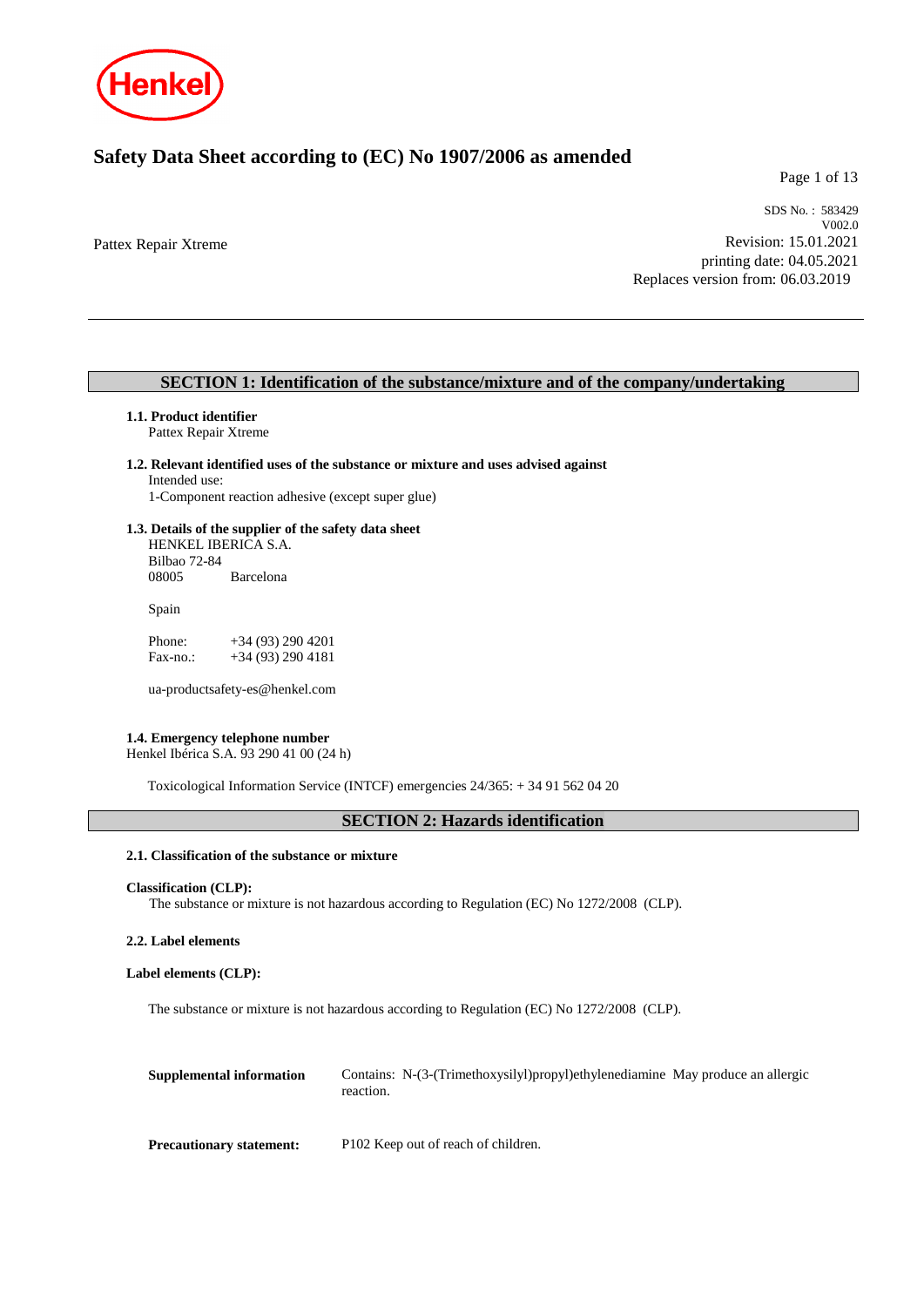#### **2.3. Other hazards**

Evolves methanol during cure.

Persons suffering from allergic reactions to amines should avoid contact with the product.

Not fulfilling Persistent, Bioaccumulative and Toxic (PBT), very Persistent and very Bioaccumulative (vPvB) criteria.

### **SECTION 3: Composition/information on ingredients**

#### **3.2. Mixtures**

**General chemical description:** Adhesive, 1-component **Base substances of preparation:** silica sand Silane-modified polyether Trimethoxysilane

#### **Declaration of the ingredients according to CLP (EC) No 1272/2008:**

| <b>Hazardous</b> components<br>CAS-No.                          | <b>EC</b> Number<br><b>REACH-Reg No.</b> | content     | <b>Classification</b>                                                                                                                                              |
|-----------------------------------------------------------------|------------------------------------------|-------------|--------------------------------------------------------------------------------------------------------------------------------------------------------------------|
| Trimethoxyvinylsilane<br>2768-02-7                              | 220-449-8<br>01-2119513215-52            | $5 < 10\%$  | Flam. Liq. 3<br>H <sub>226</sub><br>Acute Tox. 4; Inhalation<br>H <sub>3</sub> 32<br>STOT RE <sub>2</sub><br>H <sub>373</sub><br>Skin Sens. 1B<br>H <sub>317</sub> |
| $N-(3-$<br>(Trimethoxysilyl)propyl)ethylenediamine<br>1760-24-3 | $217 - 164 - 6$<br>01-2119970215-39      | $0.1 < 1\%$ | Skin Sens. 1<br>H <sub>317</sub><br>Eye Dam. 1<br>H318<br>Acute Tox. 4; Inhalation<br>H <sub>3</sub> 32<br>STOT RE 2; Inhalation<br>H <sub>373</sub>               |

**For full text of the H - statements and other abbreviations see section 16 "Other information". Substances without classification may have community workplace exposure limits available.**

### **SECTION 4: First aid measures**

#### **4.1. Description of first aid measures**

General information: In case of adverse health effects seek medical advice.

Inhalation:

Move to fresh air, consult doctor if complaint persists.

Skin contact: Rinse with running water and soap. Apply replenishing cream. Change all contaminated clothing.

Eye contact: Rinse immediately with plenty of running water, seek medical advice if necessary.

Ingestion: Rinse mouth and throat. Drink 1-2 glasses of water. Seek medical advice.

**4.2. Most important symptoms and effects, both acute and delayed** No data available.

**4.3. Indication of any immediate medical attention and special treatment needed** See section: Description of first aid measures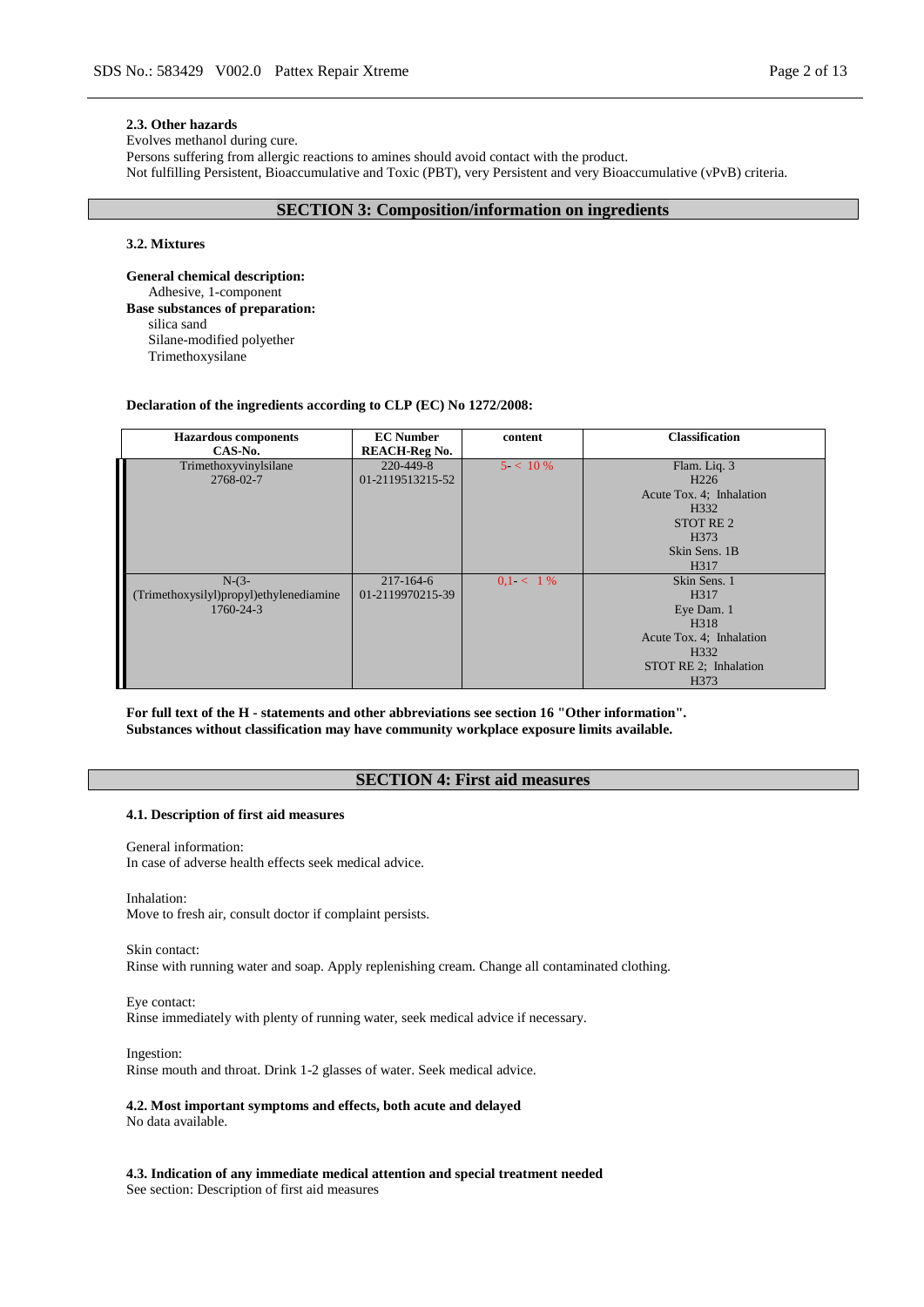### **SECTION 5: Firefighting measures**

# **5.1. Extinguishing media**

**Suitable extinguishing media:** carbon dioxide, foam, powder, water spray jet, fine water spray

**Extinguishing media which must not be used for safety reasons:** High pressure waterjet

#### **5.2. Special hazards arising from the substance or mixture**

In the event of a fire, carbon monoxide (CO), carbon dioxide (CO2) and nitrogen oxides (NOx) can be released.

#### **5.3. Advice for firefighters**

Wear self-contained breathing apparatus. Wear protective equipment.

#### **SECTION 6: Accidental release measures**

#### **6.1. Personal precautions, protective equipment and emergency procedures**

Ensure adequate ventilation. Avoid contact with skin and eyes. Wear protective equipment. Danger of slipping on spilled product.

#### **6.2. Environmental precautions**

Do not empty into drains / surface water / ground water.

### **6.3. Methods and material for containment and cleaning up**

Remove with liquid-absorbing material (sand, peat, sawdust). Dispose of contaminated material as waste according to Section 13.

#### **6.4. Reference to other sections**

See advice in section 8

### **SECTION 7: Handling and storage**

### **7.1. Precautions for safe handling**

Ensure that workrooms are adequately ventilated. Avoid skin and eye contact.

#### Hygiene measures:

Do not eat, drink or smoke while working. Wash hands before work breaks and after finishing work.

### **7.2. Conditions for safe storage, including any incompatibilities**

Store in sealed original container. Recommended storage temperature 5 to 35°C at 50 % relative humidity Do not store together with food or other consumables (coffee, tea, tobacco, etc.).

#### **7.3. Specific end use(s)**

1-Component reaction adhesive (except super glue)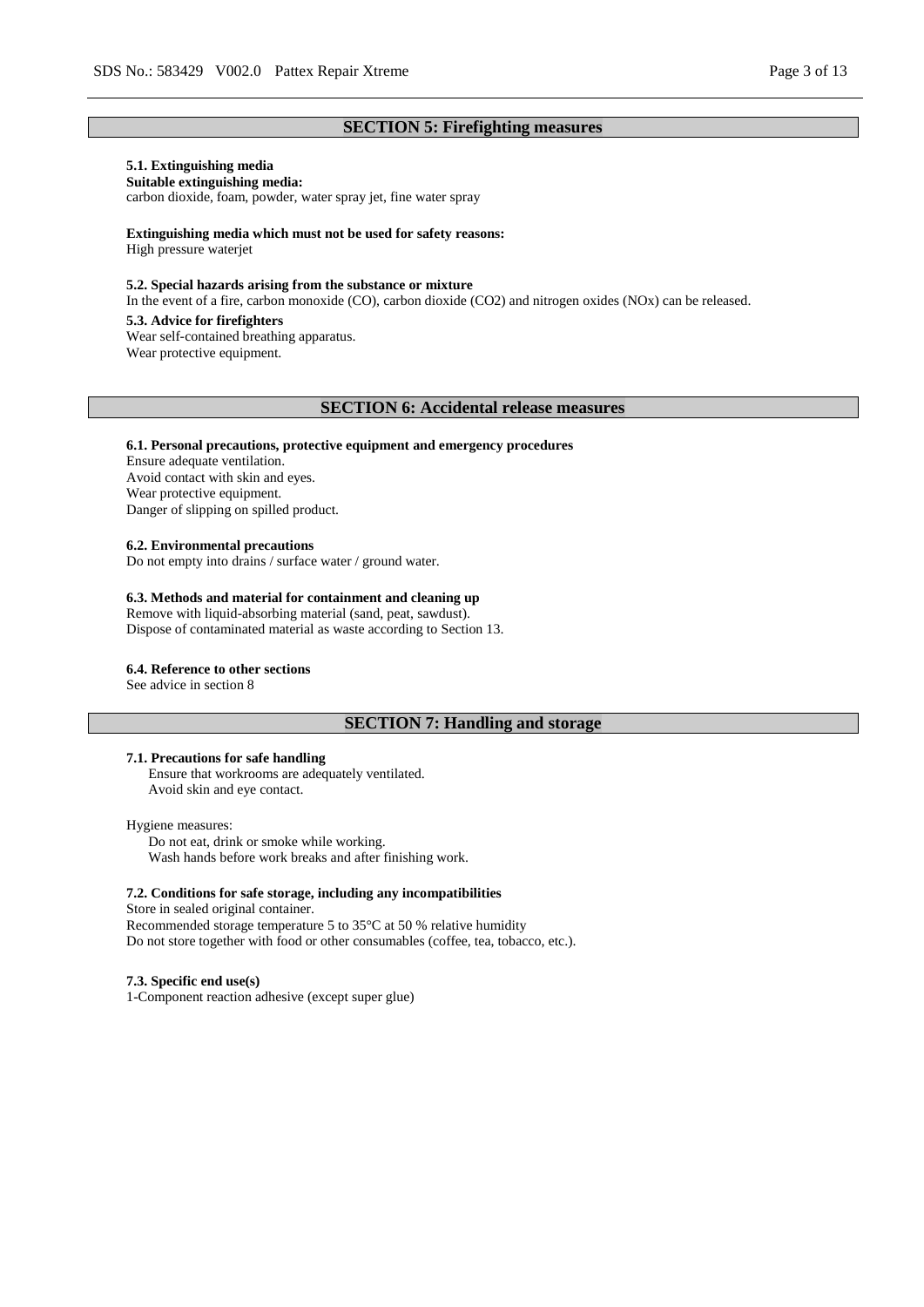# **SECTION 8: Exposure controls/personal protection**

### **8.1. Control parameters**

### **Occupational Exposure Limits**

Valid for

Spain

| Ingredient [Regulated substance] | ppm | mg/m <sup>3</sup> | Value type            | Short term exposure limit   | <b>Regulatory list</b> |
|----------------------------------|-----|-------------------|-----------------------|-----------------------------|------------------------|
|                                  |     |                   |                       | category / Remarks          |                        |
| Methanol                         | 200 | 260               | Time Weighted Average | Indicative                  | <b>ECTLV</b>           |
| $67-56-1$                        |     |                   | (TWA):                |                             |                        |
| [METHANOL]                       |     |                   |                       |                             |                        |
| Methanol                         |     |                   | Skin designation:     | Can be absorbed through the | <b>VLA</b>             |
| $67-56-1$                        |     |                   |                       | skin.                       |                        |
| Methanol                         | 200 | 266               | Time Weighted Average |                             | <b>VLA</b>             |
| $67-56-1$                        |     |                   | (TWA):                |                             |                        |

### **Predicted No-Effect Concentration (PNEC):**

| Name on list                                                    | <b>Environmental Exposure</b><br>Compartment | period | <b>Value</b>       |     |                 |        | <b>Remarks</b> |
|-----------------------------------------------------------------|----------------------------------------------|--------|--------------------|-----|-----------------|--------|----------------|
|                                                                 |                                              |        | mg/l               | ppm | mg/kg           | others |                |
| Trimethoxyvinylsilane<br>2768-02-7                              | aqua<br>(freshwater)                         |        | $0.4$ mg/l         |     |                 |        |                |
| Trimethoxyvinylsilane<br>2768-02-7                              | aqua (marine<br>water)                       |        | $0.04$ mg/l        |     |                 |        |                |
| Trimethoxyvinylsilane<br>2768-02-7                              | aqua<br><i>(intermittent)</i><br>releases)   |        | $2.4 \text{ mg}/l$ |     |                 |        |                |
| Trimethoxyvinylsilane<br>2768-02-7                              | sewage<br>treatment plant<br>(STP)           |        | $6,6$ mg/l         |     |                 |        |                |
| Trimethoxyvinylsilane<br>2768-02-7                              | sediment<br>(freshwater)                     |        |                    |     | $1,5$ mg/kg     |        |                |
| Trimethoxyvinylsilane<br>2768-02-7                              | sediment<br>(marine water)                   |        |                    |     | $0,15$ mg/kg    |        |                |
| Trimethoxyvinylsilane<br>2768-02-7                              | Soil                                         |        |                    |     | $0,06$ mg/kg    |        |                |
| $N-(3-$<br>(Trimethoxysilyl)propyl)ethylenediamine<br>1760-24-3 | aqua<br>(freshwater)                         |        | $0,062$ mg/l       |     |                 |        |                |
| $N-(3-$<br>(Trimethoxysilyl)propyl)ethylenediamine<br>1760-24-3 | aqua (marine<br>water)                       |        | 0.0062<br>mg/l     |     |                 |        |                |
| $N-(3-$<br>(Trimethoxysilyl)propyl)ethylenediamine<br>1760-24-3 | aqua<br><i>(intermittent)</i><br>releases)   |        | $0,62$ mg/l        |     |                 |        |                |
| $N-(3-$<br>(Trimethoxysilyl)propyl)ethylenediamine<br>1760-24-3 | sediment<br>(freshwater)                     |        |                    |     | $0,22$ mg/kg    |        |                |
| $N-(3-$<br>(Trimethoxysilyl)propyl)ethylenediamine<br>1760-24-3 | sediment<br>(marine water)                   |        |                    |     | 0.022<br>mg/kg  |        |                |
| $N-(3-$<br>(Trimethoxysilyl)propyl)ethylenediamine<br>1760-24-3 | Soil                                         |        |                    |     | 0.0085<br>mg/kg |        |                |
| $N-(3-$<br>(Trimethoxysilyl)propyl)ethylenediamine<br>1760-24-3 | sewage<br>treatment plant<br>(STP)           |        | $25 \text{ mg}/1$  |     |                 |        |                |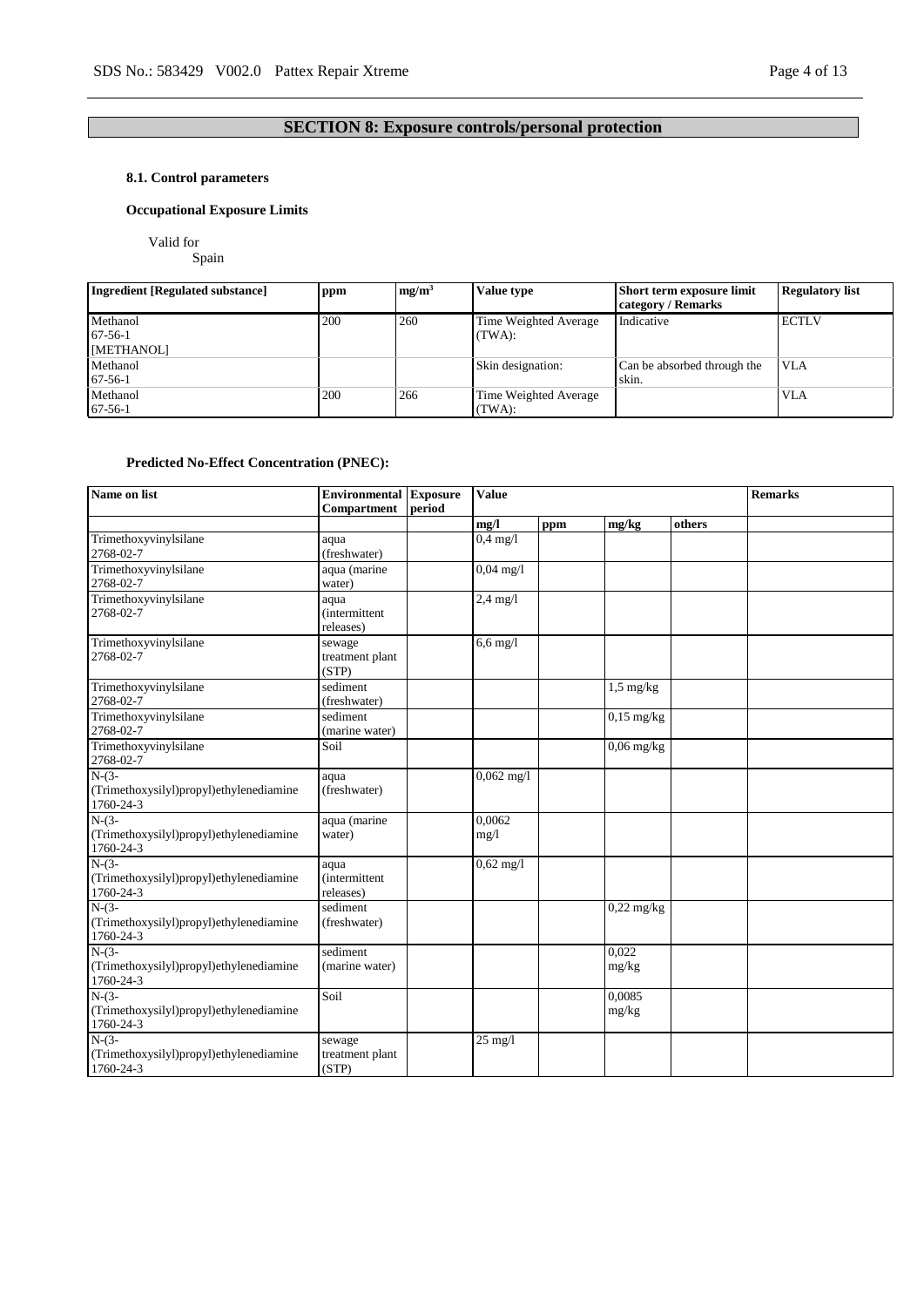### **Derived No-Effect Level (DNEL):**

| Name on list                                                    | <b>Application</b><br>Area | Route of<br><b>Exposure</b> | <b>Health Effect</b>                               | <b>Exposure</b><br><b>Time</b> | <b>Value</b>          | <b>Remarks</b> |
|-----------------------------------------------------------------|----------------------------|-----------------------------|----------------------------------------------------|--------------------------------|-----------------------|----------------|
| Trimethoxyvinylsilane<br>2768-02-7                              | Workers                    | dermal                      | Long term<br>exposure -<br>systemic effects        |                                | $3.9 \text{ mg/kg}$   |                |
| Trimethoxyvinylsilane<br>2768-02-7                              | Workers                    | inhalation                  | Long term<br>exposure -<br>systemic effects        |                                | $27.6 \text{ mg/m}$ 3 |                |
| Trimethoxyvinylsilane<br>2768-02-7                              | General<br>population      | dermal                      | Long term<br>exposure -<br>systemic effects        |                                | $7,8$ mg/kg           |                |
| Trimethoxyvinylsilane<br>2768-02-7                              | General<br>population      | inhalation                  | Long term<br>exposure -<br>systemic effects        |                                | $6,7$ mg/m $3$        |                |
| Trimethoxyvinylsilane<br>2768-02-7                              | General<br>population      | oral                        | Long term<br>exposure -<br>systemic effects        |                                | $0,3$ mg/kg           |                |
| $N-(3-$<br>(Trimethoxysilyl)propyl)ethylenediamine<br>1760-24-3 | Workers                    | inhalation                  | Long term<br>exposure -<br>systemic effects        |                                | $35.3 \text{ mg/m}$   |                |
| $N-(3-$<br>(Trimethoxysilyl)propyl)ethylenediamine<br>1760-24-3 | Workers                    | dermal                      | Long term<br>exposure -<br>systemic effects        |                                | $5 \text{ mg/kg}$     |                |
| $N-(3-$<br>(Trimethoxysilyl)propyl)ethylenediamine<br>1760-24-3 | Workers                    | dermal                      | Acute/short term<br>exposure -<br>systemic effects |                                | 5 mg/kg               |                |
| $N-(3-$<br>(Trimethoxysilyl)propyl)ethylenediamine<br>1760-24-3 | General<br>population      | inhalation                  | Long term<br>exposure -<br>systemic effects        |                                | $8.7$ mg/m $3$        |                |
| $N-(3-$<br>(Trimethoxysilyl)propyl)ethylenediamine<br>1760-24-3 | General<br>population      | dermal                      | Long term<br>exposure -<br>systemic effects        |                                | $2.5 \text{ mg/kg}$   |                |
| $N-(3-$<br>(Trimethoxysilyl)propyl)ethylenediamine<br>1760-24-3 | General<br>population      | oral                        | Long term<br>exposure -<br>systemic effects        |                                | $2,5$ mg/kg           |                |
| $N-(3-$<br>(Trimethoxysilyl)propyl)ethylenediamine<br>1760-24-3 | General<br>population      | dermal                      | Acute/short term<br>exposure -<br>systemic effects |                                | $17 \text{ mg/kg}$    |                |

### **Biological Exposure Indices:**

None

#### **8.2. Exposure controls:**

Respiratory protection: Suitable breathing mask when there is inadequate ventilation. Filter : AX (EN 14387) This recommendation should be matched to local conditions.

Hand protection:

Recommended are gloves made from Nitril rubber ( Material thickness >0,1 mm, Perforation time < 30s).Gloves should be replaced after each short time contact or contamination. Available at laboratory specialized trade or at pharmacies / chemist's shops.

Eye protection: Goggles which can be tightly sealed.

# **SECTION 9: Physical and chemical properties**

### **9.1. Information on basic physical and chemical properties**

Appearance gel

gel-like transparent, colourless Odour threshold No data available / Not applicable

Odor minty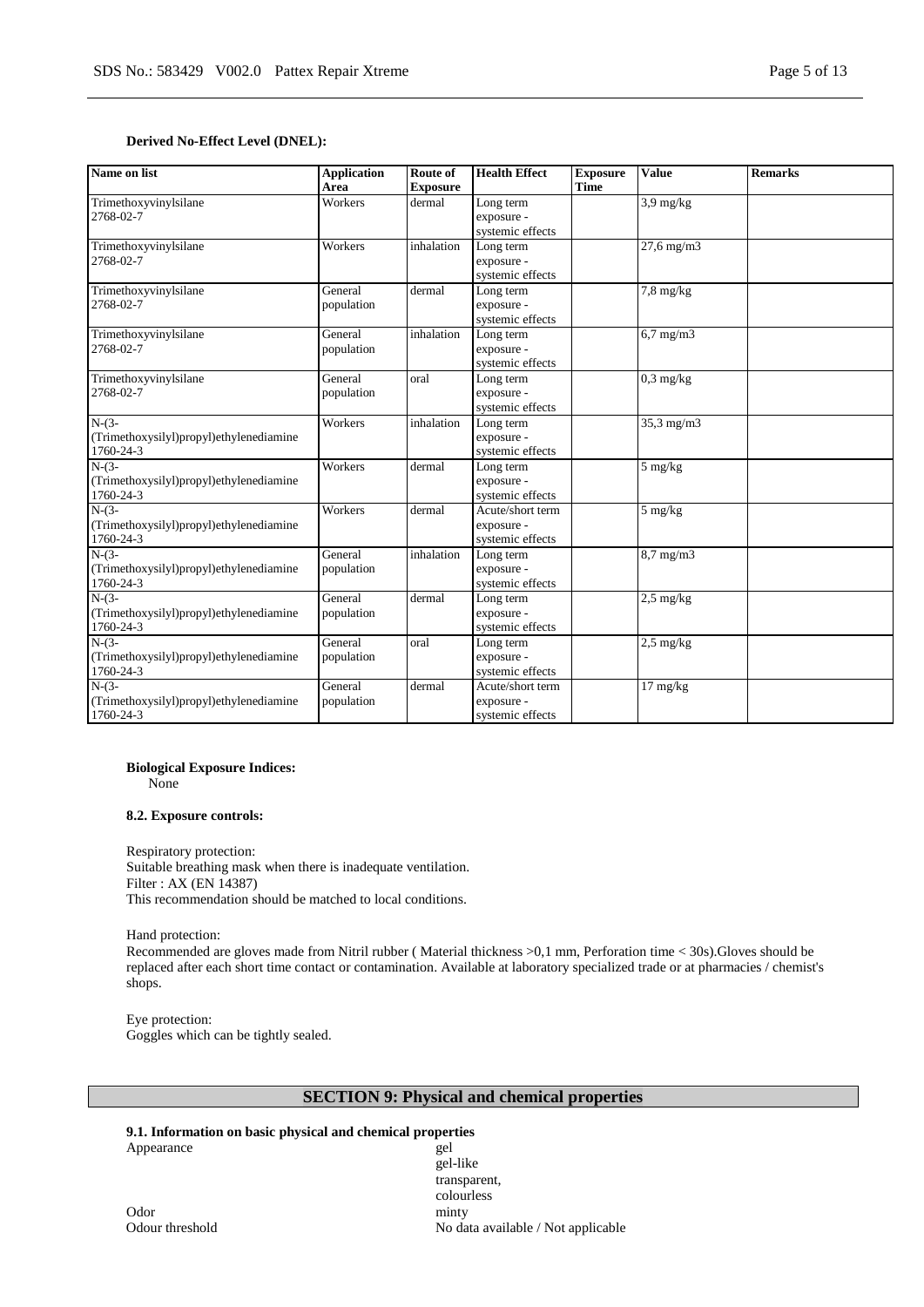Melting point<br>
Mo data available / Not applicable<br>
No data available / Not applicable<br>
No data available / Not applicable Solidification temperature<br>
Initial boiling point<br>
No data available / Not applicable<br>
No data available / Not applicable<br>
No data available / Not applicable Flash point 68 - 72 °C (154.4 - 161.6 °F)<br>Evaporation rate No data available / Not applie Evaporation rate No data available / Not applicable<br>Flammability No data available / Not applicable Explosive limits No data available / Not applicable<br>Vapour pressure No data available / Not applicable<br>No data available / Not applicable Vapour pressure<br>
Relative vapour density:<br>
No data available / Not applicable<br>
No data available / Not applicable<br>
No data available / Not applicable Density  $(20 °C (68 °F))$ <br>Bulk density Bulk density<br>Solubility No data available / Not applicable<br>Solubility No data available / Not applicable Solubility (qualitative) (23 °C (73.4 °F); Solvent: Water) Partition coefficient: n-octanol/water No data available / Not applicable Auto-ignition temperature No data available / Not applicable Decomposition temperature No data available / Not applicable Viscosity (Brookfield; 40 °C (104 °F); speed of rotation: 20 min-1; Spindle No: 7)<br>Viscosity (kinematic) Explosive properties No data available / Not applicable Oxidising properties No data available / Not applicable

#### **9.2. Other information**

No data available / Not applicable

### **SECTION 10: Stability and reactivity**

#### **10.1. Reactivity**

None if used for intended purpose.

#### **10.2. Chemical stability**

Stable under recommended storage conditions.

#### **10.3. Possibility of hazardous reactions**

See section reactivity

#### **10.4. Conditions to avoid**

None if used for intended purpose.

**10.5. Incompatible materials** None if used properly.

#### **10.6. Hazardous decomposition products**

Evolves methanol during cure.

pH No data available / Not applicable No data available / Not applicable No data available / Not applicable No data available / Not applicable 1,0 - 1,1 g/cm3

> No data available / Not applicable Partially soluble

> 150.000 - 200.000 mPa.s

No data available / Not applicable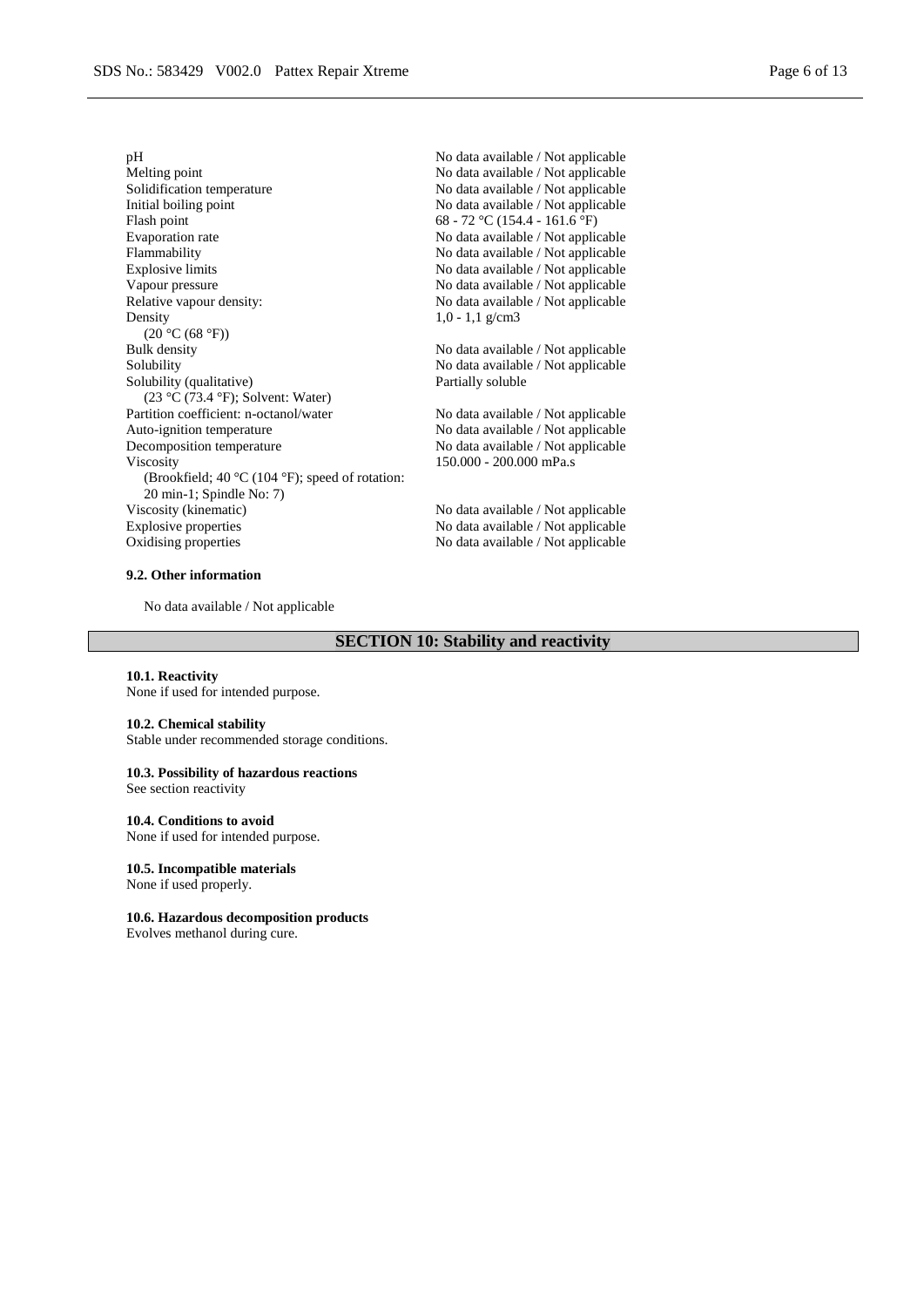### **SECTION 11: Toxicological information**

#### **General toxicological information:**

Persons suffering from allergic reactions to amines should avoid contact with the product. Cross-reactions with other amine compounds are possible. An allergic reaction cannot be excluded after repeated skin contact.

#### **11.1. Information on toxicological effects**

#### **Acute oral toxicity:**

The mixture is classified based on calculation method referring to the classified substances present in the mixture.

| Hazardous substances<br>CAS-No.                                     | Value<br>type | Value                 | <b>Species</b> | Method                                          |
|---------------------------------------------------------------------|---------------|-----------------------|----------------|-------------------------------------------------|
| Trimethoxyvinylsilane<br>2768-02-7                                  | LD50          | $7.120 \text{ mg/kg}$ | rat            | <b>OECD</b> Guideline 401 (Acute Oral Toxicity) |
| $N-(3-$<br>(Trimethoxysilyl)propyl)e<br>thylenediamine<br>1760-24-3 | LD50          | $2.295$ mg/kg         | rat            | EPA OPPTS 870.1100 (Acute Oral Toxicity)        |

#### **Acute dermal toxicity:**

The mixture is classified based on calculation method referring to the classified substances present in the mixture.

| Hazardous substances      | Value | Value                 | <b>Species</b> | <b>Method</b>                              |
|---------------------------|-------|-----------------------|----------------|--------------------------------------------|
| CAS-No.                   | type  |                       |                |                                            |
| Trimethoxyvinylsilane     | LD50  | $3.200 \text{ mg/kg}$ | rabbit         | OECD Guideline 402 (Acute Dermal Toxicity) |
| 2768-02-7                 |       |                       |                |                                            |
| $N-(3-$                   | LD50  | $> 2.000$ mg/kg       | rat            | EPA OPPTS 870.1200 (Acute Dermal Toxicity) |
| (Trimethoxysilyl)propyl)e |       |                       |                |                                            |
| thylenediamine            |       |                       |                |                                            |
| 1760-24-3                 |       |                       |                |                                            |

### **Acute inhalative toxicity:**

The mixture is classified based on calculation method referring to the classified substances present in the mixture.

| <b>Hazardous substances</b> | Value | Value                  | <b>Test atmosphere</b> | <b>Exposure</b> | <b>Species</b> | <b>Method</b>                |
|-----------------------------|-------|------------------------|------------------------|-----------------|----------------|------------------------------|
| CAS-No.                     | type  |                        |                        | time            |                |                              |
| Trimethoxyvinylsilane       | LC50  | $16.8 \,\mathrm{mg}/l$ | vapour                 | 4 h             | rat            | OECD Guideline 403 (Acute    |
| 2768-02-7                   |       |                        |                        |                 |                | <b>Inhalation Toxicity</b> ) |
| $N-(3-$                     | LC50  | $1,49 - 2,44$ mg/l     | dust/mist              | 4 h             | rat            | EPA OPPTS 870.1300 (Acute    |
| (Trimethoxysilyl)propyl)e   |       |                        |                        |                 |                | inhalation toxicity)         |
| thylenediamine              |       |                        |                        |                 |                |                              |
| 1760-24-3                   |       |                        |                        |                 |                |                              |

#### **Skin corrosion/irritation:**

The mixture is classified based on calculation method referring to the classified substances present in the mixture.

| <b>Hazardous substances</b><br>CAS-No. | Result         | <b>Exposure</b><br>time | <b>Species</b> | Method           |
|----------------------------------------|----------------|-------------------------|----------------|------------------|
| Trimethoxyvinylsilane<br>2768-02-7     | not irritating |                         | rabbit         | other guideline: |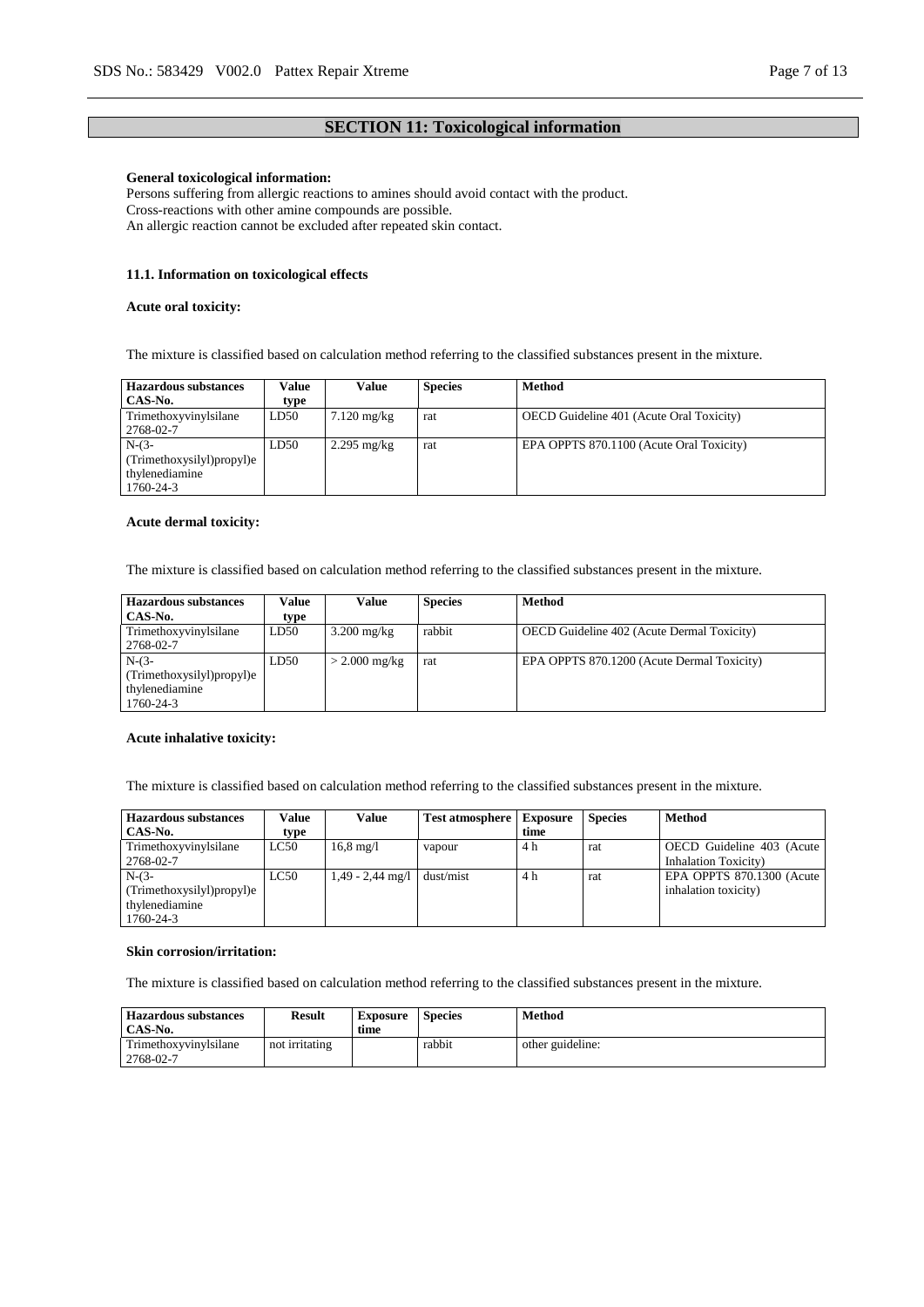### **Serious eye damage/irritation:**

The mixture is classified based on calculation method referring to the classified substances present in the mixture.

| <b>Hazardous substances</b><br>CAS-No.                              | <b>Result</b>        | <b>Exposure</b><br>time | <b>Species</b> | <b>Method</b>                                         |
|---------------------------------------------------------------------|----------------------|-------------------------|----------------|-------------------------------------------------------|
| Trimethoxyvinylsilane<br>2768-02-7                                  | not irritating       |                         | rabbit         | OECD Guideline 405 (Acute Eye Irritation / Corrosion) |
| $N-(3-$<br>(Trimethoxysilyl)propyl)e<br>thylenediamine<br>1760-24-3 | highly<br>irritating |                         | rabbit         | OECD Guideline 405 (Acute Eye Irritation / Corrosion) |

### **Respiratory or skin sensitization:**

The mixture is classified based on threshold limits referring to the classified substances present in the mixture.

| <b>Hazardous substances</b> | <b>Result</b> | <b>Test type</b>      | <b>Species</b> | Method                                         |
|-----------------------------|---------------|-----------------------|----------------|------------------------------------------------|
| CAS-No.                     |               |                       |                |                                                |
| Trimethoxyvinylsilane       | sensitising   | <b>Buehler</b> test   | guinea pig     | <b>OECD</b> Guideline 406 (Skin Sensitisation) |
| 2768-02-7                   |               |                       |                |                                                |
| $N-(3-$                     | sensitising   | Mouse local lymphnode | guinea pig     | OECD Guideline 429 (Skin Sensitisation:        |
| (Trimethoxysilyl)propyl)e   |               | assay (LLNA)          |                | Local Lymph Node Assay)                        |
| thylenediamine              |               |                       |                |                                                |
| 1760-24-3                   |               |                       |                |                                                |

### **Germ cell mutagenicity:**

The mixture is classified based on threshold limits referring to the classified substances present in the mixture.

| <b>Hazardous substances</b><br>CAS-No. | Result   | Type of study /<br>Route of<br>administration | <b>Metabolic</b><br>activation /<br><b>Exposure time</b> | <b>Species</b> | <b>Method</b>                |
|----------------------------------------|----------|-----------------------------------------------|----------------------------------------------------------|----------------|------------------------------|
| Trimethoxyvinylsilane                  | negative | bacterial reverse                             | with and without                                         |                | <b>OECD</b> Guideline 471    |
| 2768-02-7                              |          | mutation assay (e.g.                          |                                                          |                | (Bacterial Reverse Mutation) |
|                                        |          | Ames test)                                    |                                                          |                | Assay)                       |
| Trimethoxyvinylsilane                  | positive | in vitro mammalian                            | with and without                                         |                | OECD Guideline 473 (In vitro |
| 2768-02-7                              |          | chromosome                                    |                                                          |                | Mammalian Chromosome         |
|                                        |          | aberration test                               |                                                          |                | <b>Aberration Test</b> )     |
| Trimethoxyvinylsilane                  | negative | mammalian cell                                | with and without                                         |                | OECD Guideline 476 (In vitro |
| 2768-02-7                              |          | gene mutation assay                           |                                                          |                | Mammalian Cell Gene          |
|                                        |          |                                               |                                                          |                | <b>Mutation Test</b> )       |

### **Carcinogenicity**

No data available.

### **Reproductive toxicity:**

The mixture is classified based on threshold limits referring to the classified substances present in the mixture.

| <b>Hazardous substances</b> | <b>Result / Value</b>  | <b>Test type</b> | Route of     | <b>Species</b> | <b>Method</b>                 |
|-----------------------------|------------------------|------------------|--------------|----------------|-------------------------------|
| CAS-No.                     |                        |                  | application  |                |                               |
| Trimethoxyvinylsilane       | NOAEL P 250 mg/kg      | one-             | oral: gavage | rat            | <b>OECD Combined Repeated</b> |
| 2768-02-7                   |                        | generation       |              |                | Dose and Reproductive /       |
|                             |                        | study            |              |                | Developmental Toxicity        |
|                             |                        |                  |              |                | Screening Test (Precursor     |
|                             |                        |                  |              |                | Protocol of GL 422)           |
| Trimethoxyvinylsilane       | NOAEL $P$ 1.000 mg/kg  | one-             | oral: gavage | rat            | <b>OECD Combined Repeated</b> |
| 2768-02-7                   |                        | generation       |              |                | Dose and Reproductive /       |
|                             |                        | study            |              |                | Developmental Toxicity        |
|                             |                        |                  |              |                | Screening Test (Precursor     |
|                             |                        |                  |              |                | Protocol of GL 422)           |
| Trimethoxyvinylsilane       | NOAEL $F1 1.000$ mg/kg | one-             | oral: gavage | rat            | <b>OECD Combined Repeated</b> |
| 2768-02-7                   |                        | generation       |              |                | Dose and Reproductive /       |
|                             |                        | study            |              |                | Developmental Toxicity        |
|                             |                        |                  |              |                | Screening Test (Precursor     |
|                             |                        |                  |              |                | Protocol of GL 422)           |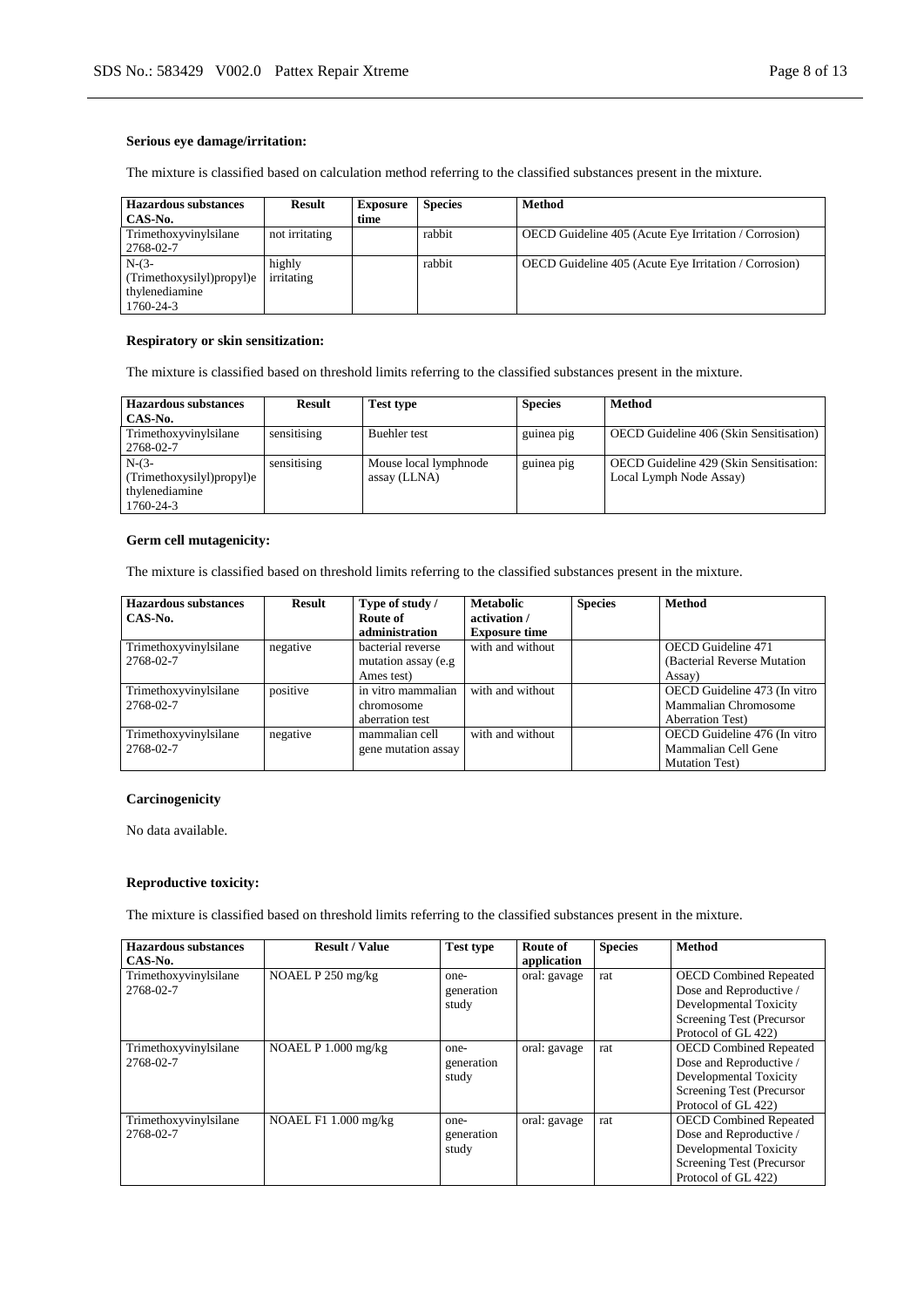### **STOT-single exposure:**

No data available.

### **STOT-repeated exposure::**

The mixture is classified based on threshold limits referring to the classified substances present in the mixture.

| <b>Hazardous substances</b> | <b>Result / Value</b> | Route of     | <b>Exposure time</b> / | <b>Species</b> | <b>Method</b>            |
|-----------------------------|-----------------------|--------------|------------------------|----------------|--------------------------|
| CAS-No.                     |                       | application  | <b>Frequency of</b>    |                |                          |
|                             |                       |              | treatment              |                |                          |
| Trimethoxyvinylsilane       | $NOAEL < 62.5$ mg/kg  | oral: gavage | 42d                    | rat            | OECD Guideline 422       |
| 2768-02-7                   |                       |              | daily                  |                | (Combined Repeated       |
|                             |                       |              |                        |                | Dose Toxicity Study with |
|                             |                       |              |                        |                | the Reproduction /       |
|                             |                       |              |                        |                | Developmental Toxicity   |
|                             |                       |              |                        |                | Screening Test)          |
| Trimethoxyvinylsilane       | NOAEL $0.605$ mg/l    | inhalation:  | 5 days/week for 14     | rat            | not specified            |
| 2768-02-7                   |                       | vapour       | weeks                  |                |                          |
|                             |                       |              | 6 hours/day            |                |                          |

### **Aspiration hazard:**

No data available.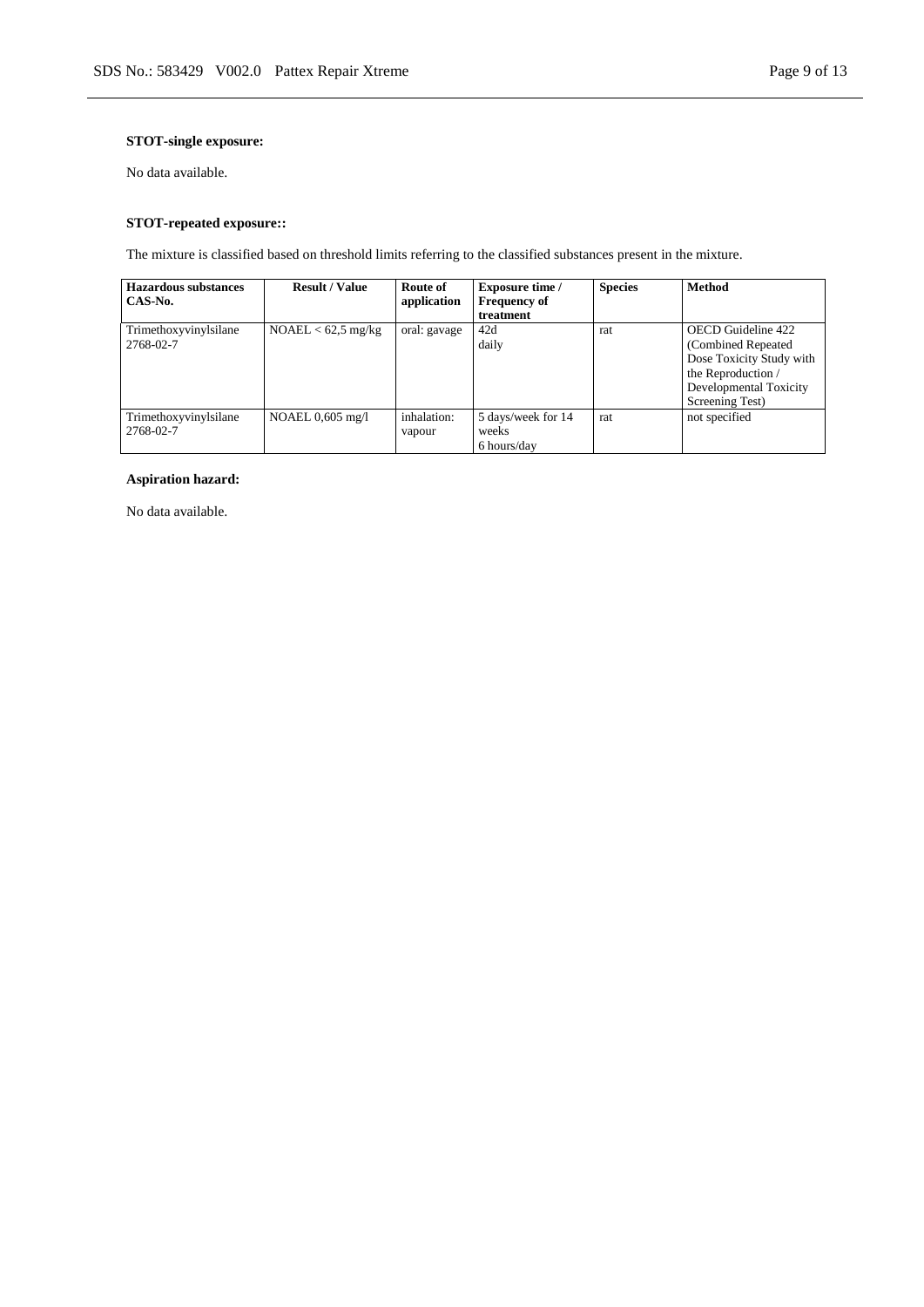### **SECTION 12: Ecological information**

### **General ecological information:**

Do not empty into drains, soil or bodies of water.

#### **12.1. Toxicity**

### **Toxicity (Fish):**

The mixture is classified based on calculation method referring to the classified substances present in the mixture.

| <b>Hazardous substances</b>   | Value | Value              | <b>Exposure time Species</b> |                     | Method                      |
|-------------------------------|-------|--------------------|------------------------------|---------------------|-----------------------------|
| CAS-No.                       | type  |                    |                              |                     |                             |
| Trimethoxyvinylsilane         | LC50  | $191 \text{ mg}/1$ | 96 h                         | Oncorhynchus mykiss | OECD Guideline 203 (Fish,   |
| 2768-02-7                     |       |                    |                              |                     | <b>Acute Toxicity Test)</b> |
| $N-(3-$                       | LC50  | $168 \text{ mg}/1$ | 96 h                         | Pimephales promelas | OECD Guideline 203 (Fish,   |
| (Trimethoxysilyl)propyl)ethyl |       |                    |                              |                     | <b>Acute Toxicity Test)</b> |
| enediamine                    |       |                    |                              |                     |                             |
| 1760-24-3                     |       |                    |                              |                     |                             |

### **Toxicity (Daphnia):**

The mixture is classified based on calculation method referring to the classified substances present in the mixture.

| <b>Hazardous substances</b>   | <b>Value</b> | Value                | <b>Exposure time Species</b> |               | Method                |
|-------------------------------|--------------|----------------------|------------------------------|---------------|-----------------------|
| CAS-No.                       | type         |                      |                              |               |                       |
| Trimethoxyvinylsilane         | EC50         | $168.7 \text{ mg}/1$ | 48 h                         | Daphnia magna | EU Method C.2 (Acute  |
| 2768-02-7                     |              |                      |                              |               | Toxicity for Daphnia) |
| $N-(3-$                       | EC50         | $87.4 \text{ mg}/1$  | 48 h                         | Daphnia magna | OECD Guideline 202    |
| (Trimethoxysilyl)propyl)ethyl |              |                      |                              |               | (Daphnia sp. Acute    |
| enediamine                    |              |                      |                              |               | Immobilisation Test)  |
| 1760-24-3                     |              |                      |                              |               |                       |

#### **Chronic toxicity to aquatic invertebrates**

The mixture is classified based on calculation method referring to the classified substances present in the mixture.

| <b>Hazardous substances</b>   | Value | Value               | <b>Exposure time Species</b> |               | <b>Method</b>             |
|-------------------------------|-------|---------------------|------------------------------|---------------|---------------------------|
| CAS-No.                       | type  |                     |                              |               |                           |
| Trimethoxyvinylsilane         | NOEC  | $28.1 \text{ mg}/1$ | 21 d                         | Daphnia magna | OECD 211 (Daphnia)        |
| 2768-02-7                     |       |                     |                              |               | magna, Reproduction Test) |
| $N-(3-$                       | NOEC  | $1 \text{ mg}/1$    | 21 d                         | Daphnia magna | OECD 211 (Daphnia)        |
| (Trimethoxysilyl)propyl)ethyl |       |                     |                              |               | magna, Reproduction Test) |
| enediamine                    |       |                     |                              |               |                           |
| 1760-24-3                     |       |                     |                              |               |                           |

**Toxicity (Algae):**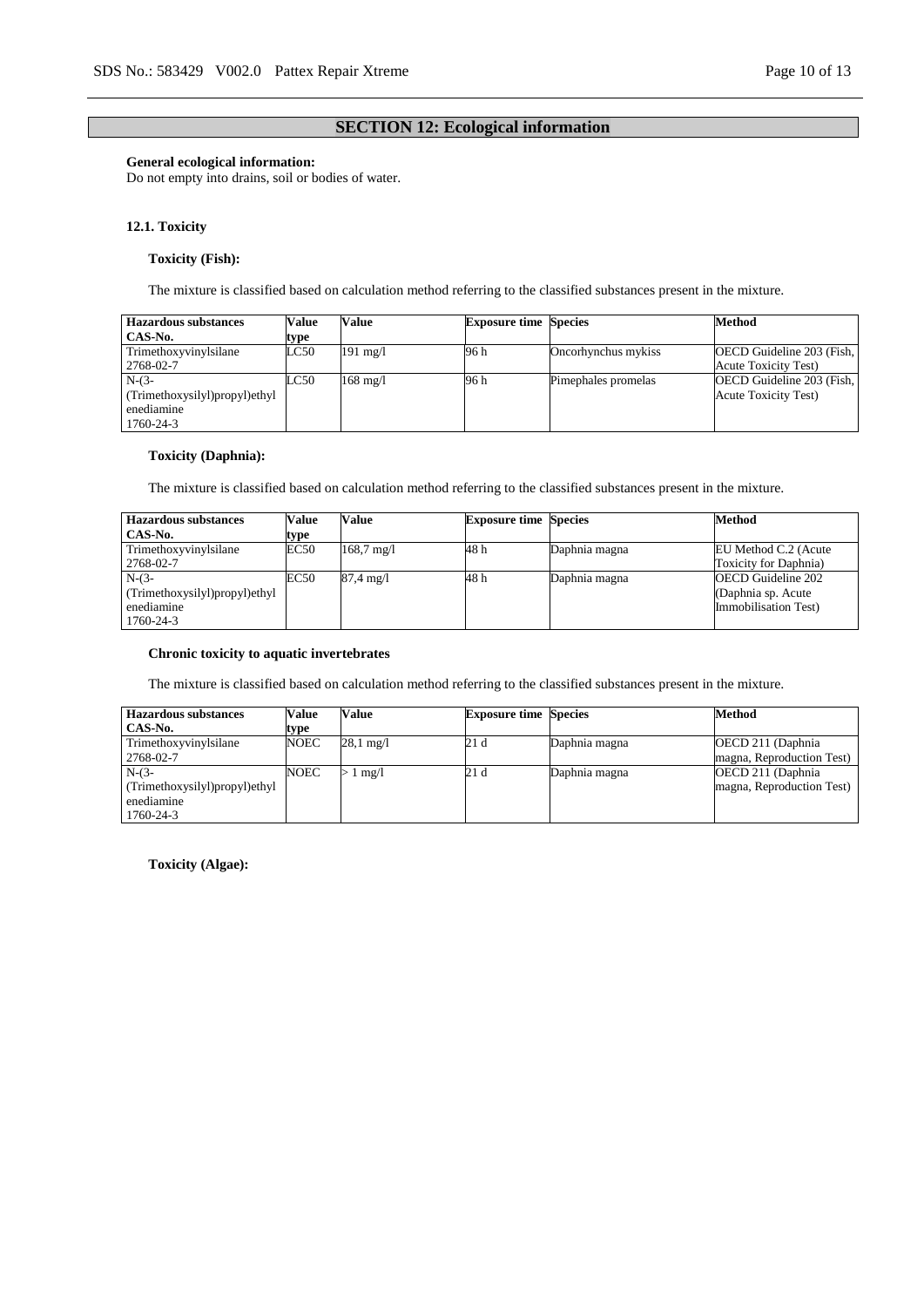The mixture is classified based on calculation method referring to the classified substances present in the mixture.

| <b>Hazardous substances</b>                                         | Value       | Value              | <b>Exposure time Species</b> |                                 | <b>Method</b>                                        |
|---------------------------------------------------------------------|-------------|--------------------|------------------------------|---------------------------------|------------------------------------------------------|
| CAS-No.                                                             | type        |                    |                              |                                 |                                                      |
| Trimethoxyvinylsilane<br>2768-02-7                                  | EC50        | $> 957$ mg/l       | 72 h                         | Desmodesmus subspicatus         | EU Method C.3 (Algal)<br>Inhibition test)            |
| Trimethoxyvinylsilane<br>2768-02-7                                  | <b>NOEC</b> | 957 mg/l           | 72 h                         | Desmodesmus subspicatus         | EU Method C.3 (Algal)<br>Inhibition test)            |
| $N-(3-$<br>(Trimethoxysilyl)propyl)ethyl<br>enediamine<br>1760-24-3 | EC50        | $8.8 \text{ mg}/1$ | 96 h                         | Pseudokirchneriella subcapitata | OECD Guideline 201 (Alga,<br>Growth Inhibition Test) |
| $N-(3-$<br>(Trimethoxysilyl)propyl)ethyl<br>enediamine<br>1760-24-3 | NOEC        | $3.1 \text{ mg}/1$ | 96 h                         | Pseudokirchneriella subcapitata | OECD Guideline 201 (Alga,<br>Growth Inhibition Test) |

#### **Toxicity to microorganisms**

The mixture is classified based on calculation method referring to the classified substances present in the mixture.

| <b>Hazardous substances</b>   | Value | Value            | <b>Exposure time Species</b> |                                                  | <b>Method</b>                       |
|-------------------------------|-------|------------------|------------------------------|--------------------------------------------------|-------------------------------------|
| CAS-No.                       | type  |                  |                              |                                                  |                                     |
| Trimethoxyvinylsilane         | EC50  | $\cdot$ 100 mg/l | 3 h                          | activated sludge of a                            | <b>OECD</b> Guideline 209           |
| 2768-02-7                     |       |                  |                              | predominantly domestic sewage (Activated Sludge, |                                     |
|                               |       |                  |                              |                                                  | <b>Respiration Inhibition Test)</b> |
| $N-(3-$                       | EC 50 | 435 mg/l         | h                            |                                                  | <b>OECD Guideline 209</b>           |
| (Trimethoxysilyl)propyl)ethyl |       |                  |                              |                                                  | (Activated Sludge,                  |
| enediamine                    |       |                  |                              |                                                  | <b>Respiration Inhibition Test)</b> |
| 1760-24-3                     |       |                  |                              |                                                  |                                     |

### **12.2. Persistence and degradability**

| <b>Hazardous substances</b><br>CAS-No.                              | Result                     | <b>Test type</b> | <b>Degradability</b> | <b>Exposure</b><br>time | <b>Method</b>                                                                            |
|---------------------------------------------------------------------|----------------------------|------------------|----------------------|-------------------------|------------------------------------------------------------------------------------------|
| Trimethoxyvinylsilane<br>2768-02-7                                  | not readily biodegradable. | aerobic          | 51 %                 | 28 d                    | OECD Guideline 301 F (Ready<br>Biodegradability: Manometric<br><b>Respirometry Test)</b> |
| $N-(3-$<br>(Trimethoxysilyl)propyl)ethyl<br>enediamine<br>1760-24-3 |                            | aerobic          | 50 %                 |                         | OECD Guideline 301 A (new<br>version) (Ready Biodegradability:<br>DOC Die Away Test)     |

### **12.3. Bioaccumulative potential**

No data available.

### **12.4. Mobility in soil**

| <b>Hazardous substances</b><br>CAS-No.                              | LogPow  | <b>Temperature</b> | <b>Method</b> |
|---------------------------------------------------------------------|---------|--------------------|---------------|
| $N-(3-$<br>(Trimethoxysilyl)propyl)ethyl<br>enediamine<br>1760-24-3 | $-1.67$ |                    | not specified |

### **12.5. Results of PBT and vPvB assessment**

| <b>Hazardous substances</b>                     | PBT / vPvB                                                                           |
|-------------------------------------------------|--------------------------------------------------------------------------------------|
| CAS-No.                                         |                                                                                      |
| Trimethoxyvinylsilane                           | Not fulfilling Persistent, Bioaccumulative and Toxic (PBT), very Persistent and very |
| 2768-02-7                                       | Bioaccumulative (vPvB) criteria.                                                     |
| $N-(3-(Trimethoxysilyl)propyl)$ ethylenediamine | Not fulfilling Persistent, Bioaccumulative and Toxic (PBT), very Persistent and very |
| 1760-24-3                                       | Bioaccumulative (vPvB) criteria.                                                     |

### **12.6. Other adverse effects**

No data available.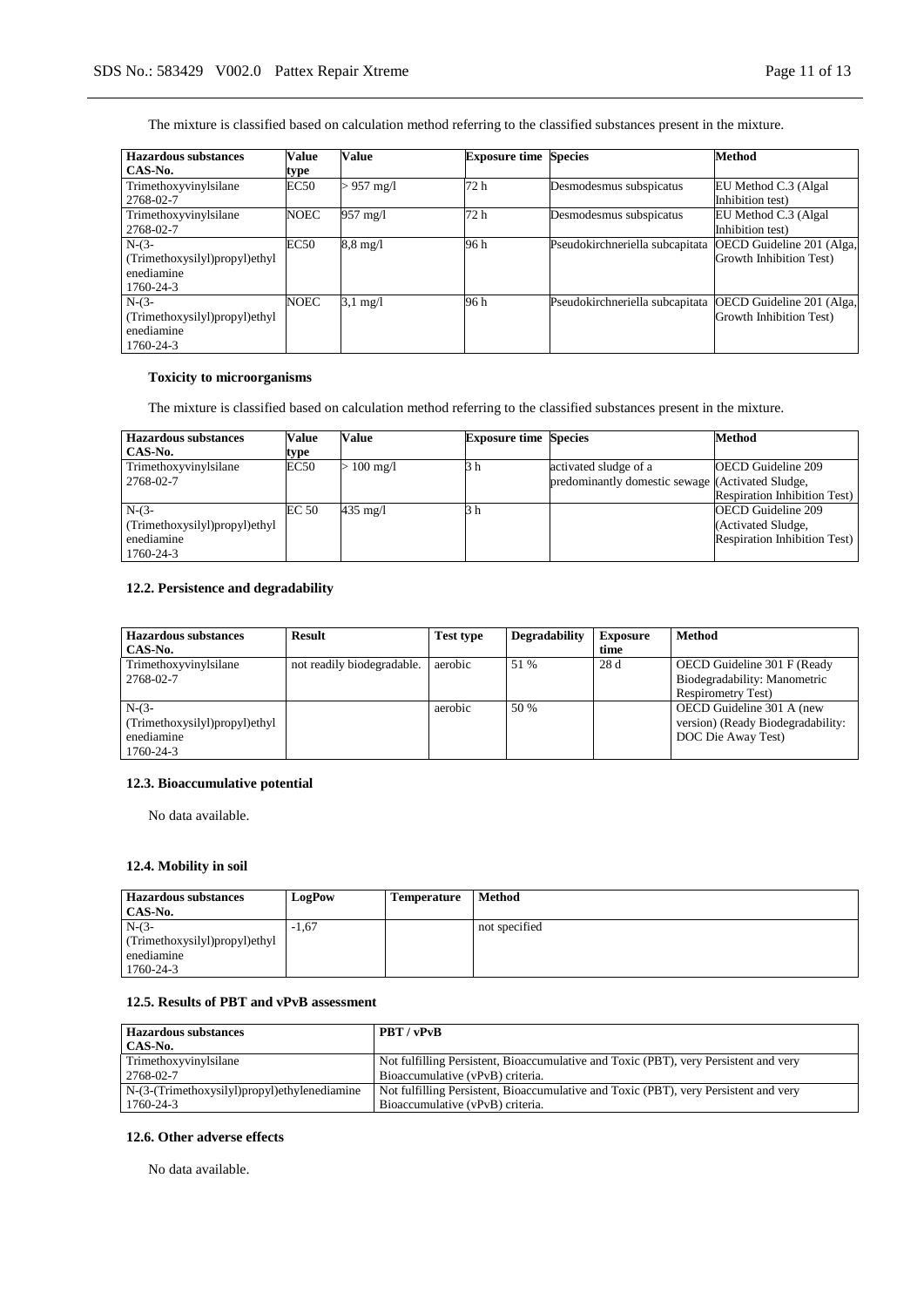# **SECTION 13: Disposal considerations**

### **13.1. Waste treatment methods**

Product disposal:

Dispose of waste and residues in accordance with local authority requirements.

Disposal of uncleaned packages: Use packages for recycling only when totally empty.

Waste code 080410

# **SECTION 14: Transport information**

| 14.1. | UN number                           |                     |  |  |  |  |  |
|-------|-------------------------------------|---------------------|--|--|--|--|--|
|       |                                     |                     |  |  |  |  |  |
|       | ADR                                 | Not dangerous goods |  |  |  |  |  |
|       | <b>RID</b>                          | Not dangerous goods |  |  |  |  |  |
|       | ADN                                 | Not dangerous goods |  |  |  |  |  |
|       | IMDG                                | Not dangerous goods |  |  |  |  |  |
|       | <b>IATA</b>                         | Not dangerous goods |  |  |  |  |  |
| 14.2. | UN proper shipping name             |                     |  |  |  |  |  |
|       | <b>ADR</b>                          | Not dangerous goods |  |  |  |  |  |
|       | RID.                                | Not dangerous goods |  |  |  |  |  |
|       | <b>ADN</b>                          | Not dangerous goods |  |  |  |  |  |
|       | IMDG                                | Not dangerous goods |  |  |  |  |  |
|       | IATA                                | Not dangerous goods |  |  |  |  |  |
| 14.3. | <b>Transport hazard class(es)</b>   |                     |  |  |  |  |  |
|       | <b>ADR</b>                          | Not dangerous goods |  |  |  |  |  |
|       | <b>RID</b>                          | Not dangerous goods |  |  |  |  |  |
|       | ADN                                 | Not dangerous goods |  |  |  |  |  |
|       | IMDG                                | Not dangerous goods |  |  |  |  |  |
|       | <b>IATA</b>                         | Not dangerous goods |  |  |  |  |  |
|       |                                     |                     |  |  |  |  |  |
| 14.4. | <b>Packing group</b>                |                     |  |  |  |  |  |
|       | <b>ADR</b>                          | Not dangerous goods |  |  |  |  |  |
|       | <b>RID</b>                          | Not dangerous goods |  |  |  |  |  |
|       | <b>ADN</b>                          | Not dangerous goods |  |  |  |  |  |
|       | IMDG                                | Not dangerous goods |  |  |  |  |  |
|       | <b>IATA</b>                         | Not dangerous goods |  |  |  |  |  |
|       |                                     |                     |  |  |  |  |  |
| 14.5. | <b>Environmental hazards</b>        |                     |  |  |  |  |  |
|       | ADR                                 | not applicable      |  |  |  |  |  |
|       | RID                                 | not applicable      |  |  |  |  |  |
|       | ADN                                 | not applicable      |  |  |  |  |  |
|       | IMDG                                | not applicable      |  |  |  |  |  |
|       | <b>IATA</b>                         | not applicable      |  |  |  |  |  |
| 14.6. | <b>Special precautions for user</b> |                     |  |  |  |  |  |
|       | <b>ADR</b>                          | not applicable      |  |  |  |  |  |
|       |                                     |                     |  |  |  |  |  |